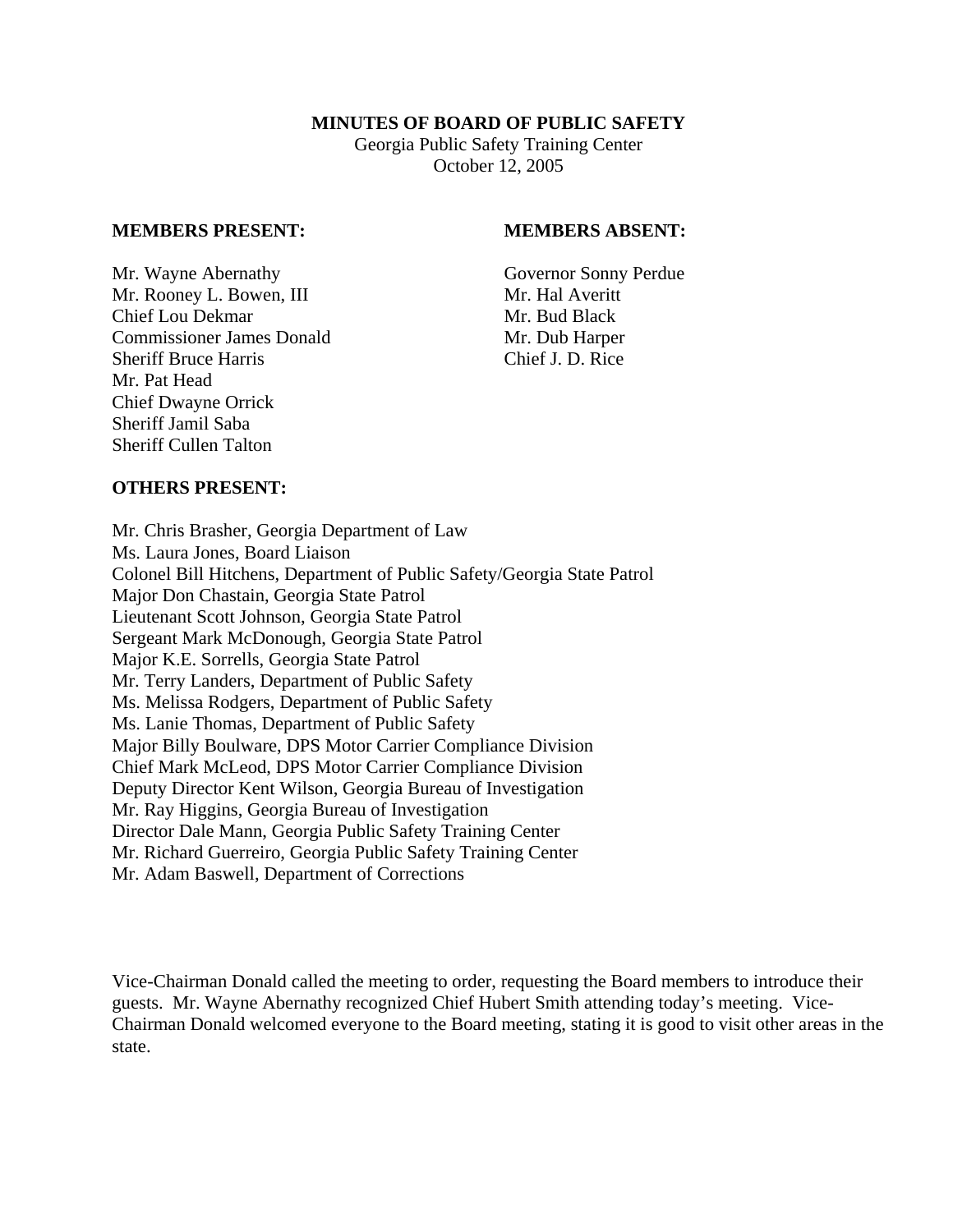Vice-Chairman Donald requested a motion to approve the Minutes of the September meeting. Chief Lou Dekmar motioned approval, which was seconded by Chief Dwayne Orrick, and unanimously approved by the Board members.

# **DIRECTORS' REPORT**

Colonel Bill Hitchens, Department of Public Safety/Georgia State Patrol, began his report on trooper schools. Last year, Governor Perdue approved two trooper schools, which would assist in increasing manpower. With the trooper school that started in August, there were 300 applicants. After the written examination, the oral interview, the polygraph, the psychological testing, 36 candidates began trooper school, which has now reduced to 26 candidates attending school. Colonel Hitchens continued with his report on the upcoming trooper school in January, 2006; 184 people have taken the written examination and 142 have passed. Several people who did not show up for the physical fitness test for the August school, so came to the physical fitness test for this upcoming trooper school. Out of the 191 people who took the physical fitness test, only 70 passed. The next process will be to take the 70 applicants through background check, through polygraph, the interview, the psychological and medical testing. Colonel Hitchens noted how through the testing process, more people are lost than are gained. Colonel Hitchens responded to questions of the problem of entry salary; of the salary for those after five years, ten years, fifteen years, that the only salary raise given is a cost-of-living raise. State Patrol is recruiting by going to high school, colleges, and recruiting shows. Colonel Hitchens stated trooper school is difficult the first couple of weeks; that way will determine whether or not the candidate has the will.

Another item reported on was the issue of Open Records. When Colonel Hitchens came on board, there were problems, therefore, it was placed under Legal Services. Colonel Hitchens introduced Ms. Lanie Thomas, who is in charge of the Open Records Unit. Ms. Thomas is a very bright young lady, very intense, and has received accolades for her success. Since the change in April, the Open Records unit has dealt with 502 open records issues. Most of the requests are from news media, requesting large quantities of information; therefore, the amount of revenue taken in for these responses totals \$33,083.31. When including the open records requests handled by the Field Unit, there have been a total of 11,208 open records requests, with a total of \$86,046.56 in revenue. Both Ms. Thomas and Ms. Melissa Rodgers have done an excellent job in making this operation more efficient.

Colonel Hitchens thanked Mr. Chris Brasher for his role in P.I.T. training; Mr. Brasher being the perfect person to explain what the critieria is for pursuits. Mr. Brasher added that the classes have gone well; even with some resistance, it has been well received at the end of the class. Mr. Brasher noted how Lieutenant Johnson and Lieutenant Thigpen were integral in putting the training classes together. Mr. Rooney L. Bowen, III also added that he attended one the classes and saw that Training addressed every issue that the Board members had discussed. Mr. Bowen noted that Mr. Brasher presents a powerpoint presentation and plainly explains everything to the troopers.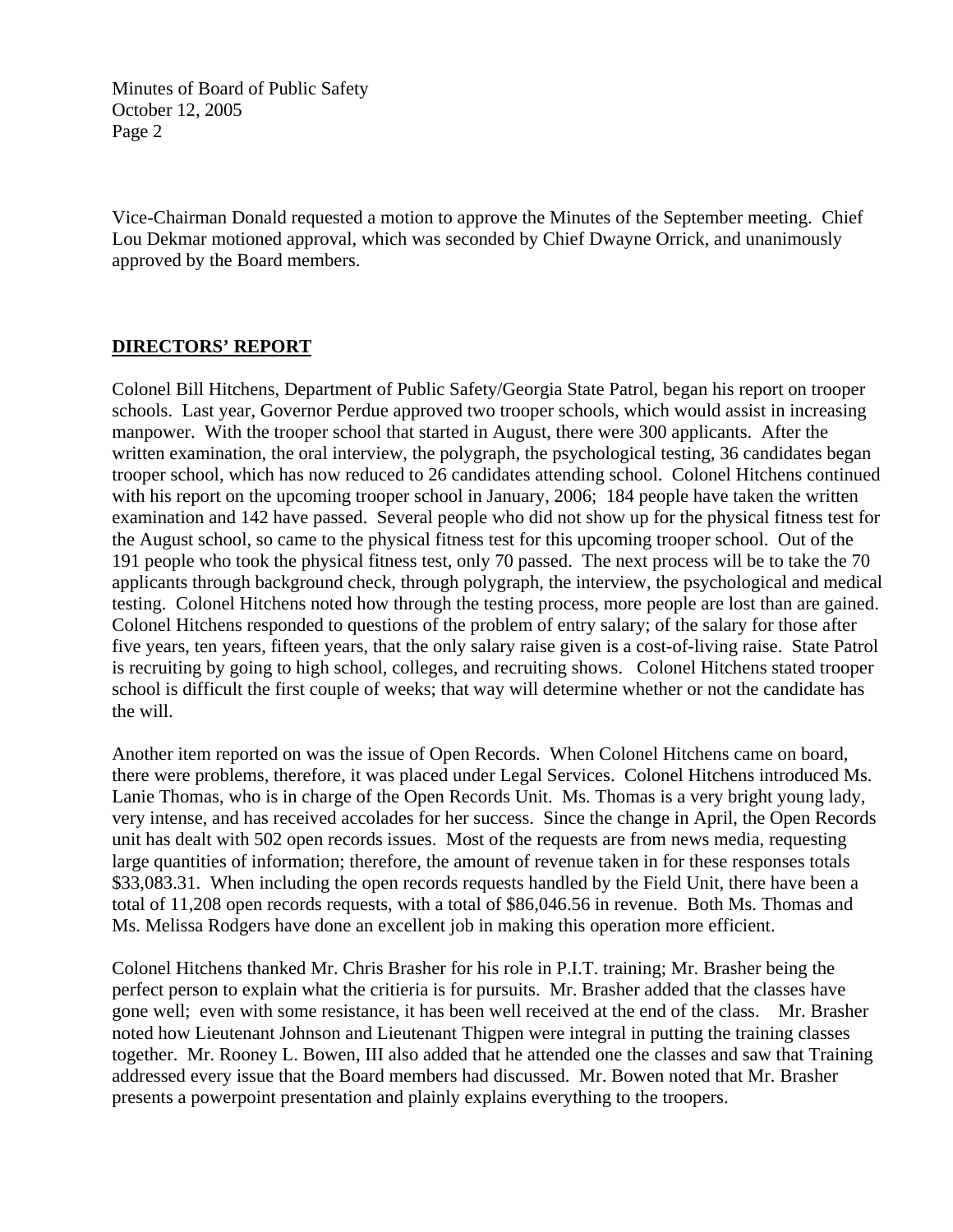Deputy Director Kent Wilson, Georgia Bureau of Investigation, stood in for Director Vernon Keenan. Director Keenan had asked Deputy Director Wilson to briefly recap the Board members on the assistance and support the state provided to Louisiana and Mississippi following Hurricane Katrina. Shortly after the hurricane, Governor Perdue directed all state law enforcement agencies to make an effort to provide assistance to state counterparts in Louisiana and Mississippi. In that regard, on September  $1<sup>st</sup>$ , the GBI deployed an Inspector to make contact with the command staff in Mississippi. Communications were virtually non-existent; getting in touch with them on any continuing basis was difficult. An Inspector was deployed over there just to make contact with them to see what they actually needed, to assist and set the logistics in place. With that in mind, on September  $2<sup>nd</sup>$ , a team of twenty GBI personnel was deployed to assist Mississippi Bureau of Narcotics, Mississippi Bureau of Investigations, and their Highway Patrol in general law enforcement duties in Harrison County, Mississippi. After that entire team was there for one week, half of them rotated home and the other half remained for a second week to carry out the same mission. Subsequent to that, they had a tremendous issue with the recovery and identification of deceased remains. A team, consisting of seven Department of Corrections probation officers, eleven Department of Natural Resources rangers, and sixteen GBI agents, was deployed on September  $3<sup>rd</sup>$  to aid in the process of identifying deceased remains. Simultaneous to that, a staff, from the Medical Examiners section and three of the medical examiner investigators, was deployed to work with the coroner in Harrison County, Mississippi to set up an organized process for not only identifying but collecting these remains and logging them appropriately. On September  $10<sup>th</sup>$ , a second team, comprised of those same numbers of folks on the first team, was rotated in to carry out that mission. The teams returned by September  $18<sup>th</sup>$ , but on September  $26<sup>th</sup>$ , Mississippi contacted Georgia again to assist in locating 764 reported missing persons. Therefore, another 15-person team was sent for a two-week assignment. That team returned last Friday to report they could actually assist in resolving 90% of the cases; 233 out of the missing 764 were ultimately identified. Most of the cases were located through one means or another, in different shelters, just by getting out and pounding the pavement. On September  $4<sup>th</sup>$ , the State of Georgia sent a 101-person law enforcement delegation to Louisiana to provide similar assistance. That was composed of forty State Patrol troopers, forty Department of Natural Resources rangers, ten Corrections probation officers, and ten GBI agents. As was done with Mississippi, this team was deployed for two weeks to Louisiana, performing a variety of missions, from general law enforcement to force protection. One of which was actually helping Louisiana State Police keep their own equipment from being stolen.

The State of Georgia can be very proud of the efforts that the agencies put forth to help. Thanks and praises have come from Alabama, Louisiana, and Mississippi. A letter has been received from a women's shelter in Baton Rouge where Georgia officers were housed; the letter commends Georgia for the professional manner that the officers conducted themselves and for the assistance provided. Vice-Chairman Donald added that the real heroes were GBI and Director Vernon Keenan in coordinating this effort. Deputy Director Wilson said it worked out well for Director Keenan to go to Mississippi and work there. Because of the experience during the Albany flood and the Tri-State Crematory,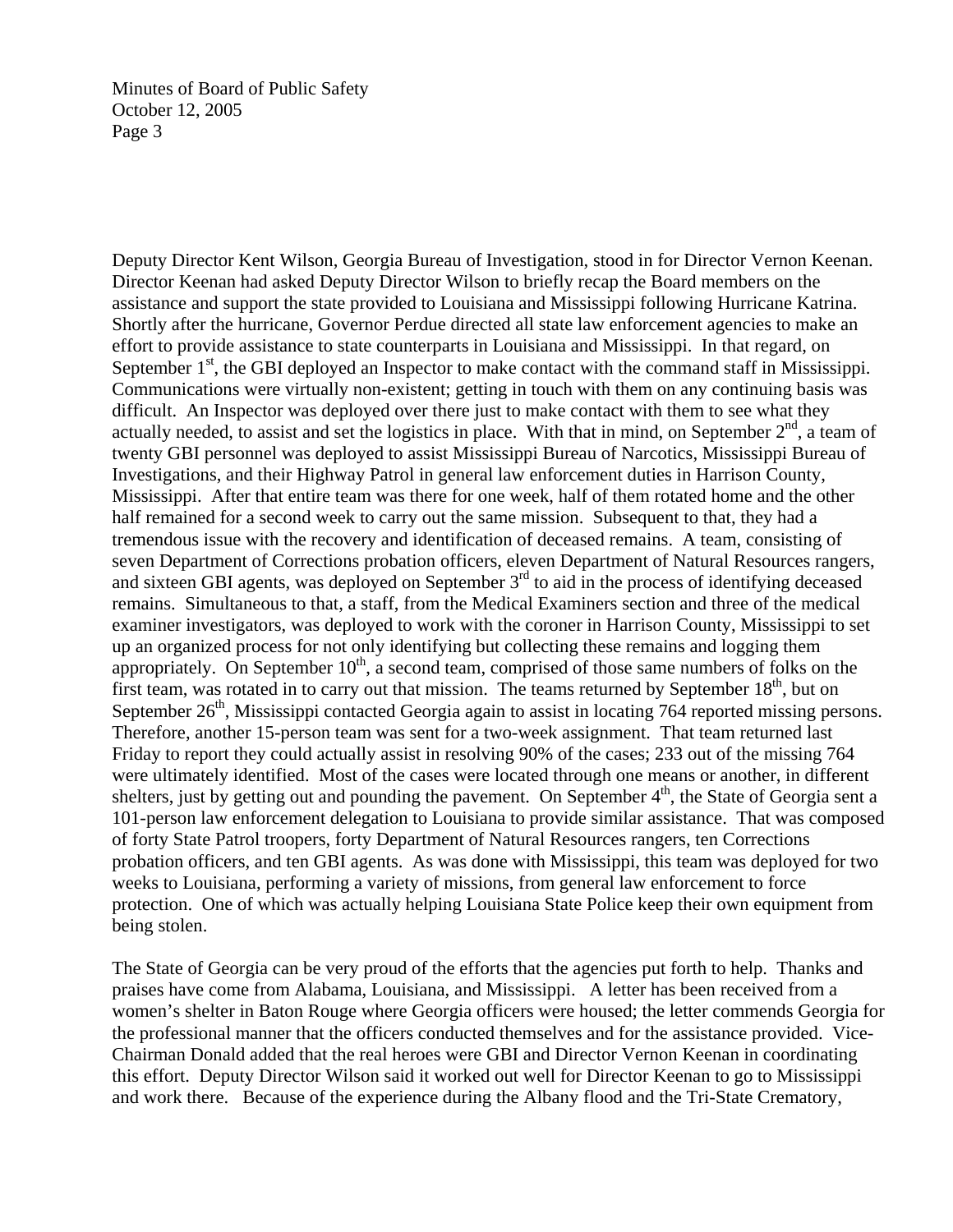Director Keenan brought order to chaos. Deputy Director Wilson responded to several questions, one of which if the lab in Louisiana, used as outsourcing from GBI Crime Lab, was damaged during the hurricane. Deputy Director Wilson responded that he would look into it and have a status prepared for the Georgia district attorneys.

Deputy Director Wilson then introduced Assistant Deputy Director Terry Gibbons of Georgia Crime Information Center, to do a short presentation on the Protective Order Registry. Deputy Director Gibbons stated Director Keenan requested she do a short presentation on background and history of the registry. With a powerpoint presentation, Ms. Gibbons explained a protective order is an injunction issued for the purpose of preventing a violent or threatening act, harassment against, contact or communication with, or physical proximity to another person. There is a national protective order file at the National Crime Information Center (NCIC), which became operational in May of 1997. Currently, there are 48 of 56 states and territories that contribute records to this file. Georgia has about 50,000 records at NCIC; Georgia ranking  $21<sup>st</sup>$  in the amount of records contributed. This NCIC file provides information to law enforcement, along with providing information to FBI's national check system for background on firearms purchases. The Georgia Protective Order Registry was established in July, 2002 based on the "Family Violence and Stalking Protective Order Registry Act" based on the Act passed in 2001. Georgia's registry contains data to track orders that are issued in state, along with orders on those individuals coming into Georgia. Basically, the goal of the registry is to enhance the safety of the victim by providing information to law enforcement prosecutors and courts. Access to these protective orders is a 24/7 process; access to not only the data on the orders but also the scanned images of those documents. In describing a general overview, once the judge issues the order, it is given to the Clerk and it is entered into a case management system that is maintained by the Georgia Superior Court Clerk Cooperative Authority. As an order is entered each day, the Cooperative Authority sends that file to GCIC to populate the state registry. Every order that is sent to GCIC, staff then turns around and sends it to National Crime Information Center. About 11% of these that are sent are rejected because of missing or invalid data. If invalid, GCIC staff will look at the data record and image to see if there may be a typo that can be fixed and re-sent. Deputy Director Gibbons went on to explain the examples of types of orders that are entered in the registry. There are a variety of temporary and permanent protective orders. Basically, there is certain information required on the order. The Order Information, Respondent Information, Petitioner Information, and Protected Party Information give basic research information on the offender. Deputy Director Gibbons went on to the next powerpoint slide, which shows what the protective order registry looks like. When going to the web site, users are given a user ID and password. Users can search the registry by either county or civil action number or specific respondent information. The next slide gave an example, showing orders that are listed for Glynn County. Once this screen is pulled up, click on the specific order and view more detailed information. The Sheriff's ORI, which GCIC populates once received, is entered prior to being sent to the FBI, because that Sheriff's ORI is what is required for confirmation and validation. The next slide showed a screen of pertinent information, with optional information on the vehicle and driver's license number. In addition to the data record itself, an image of the order can be pulled up to see if there are any additional notations or comments. There is also the ability to go back and look at history; history of when issued and expired; modified.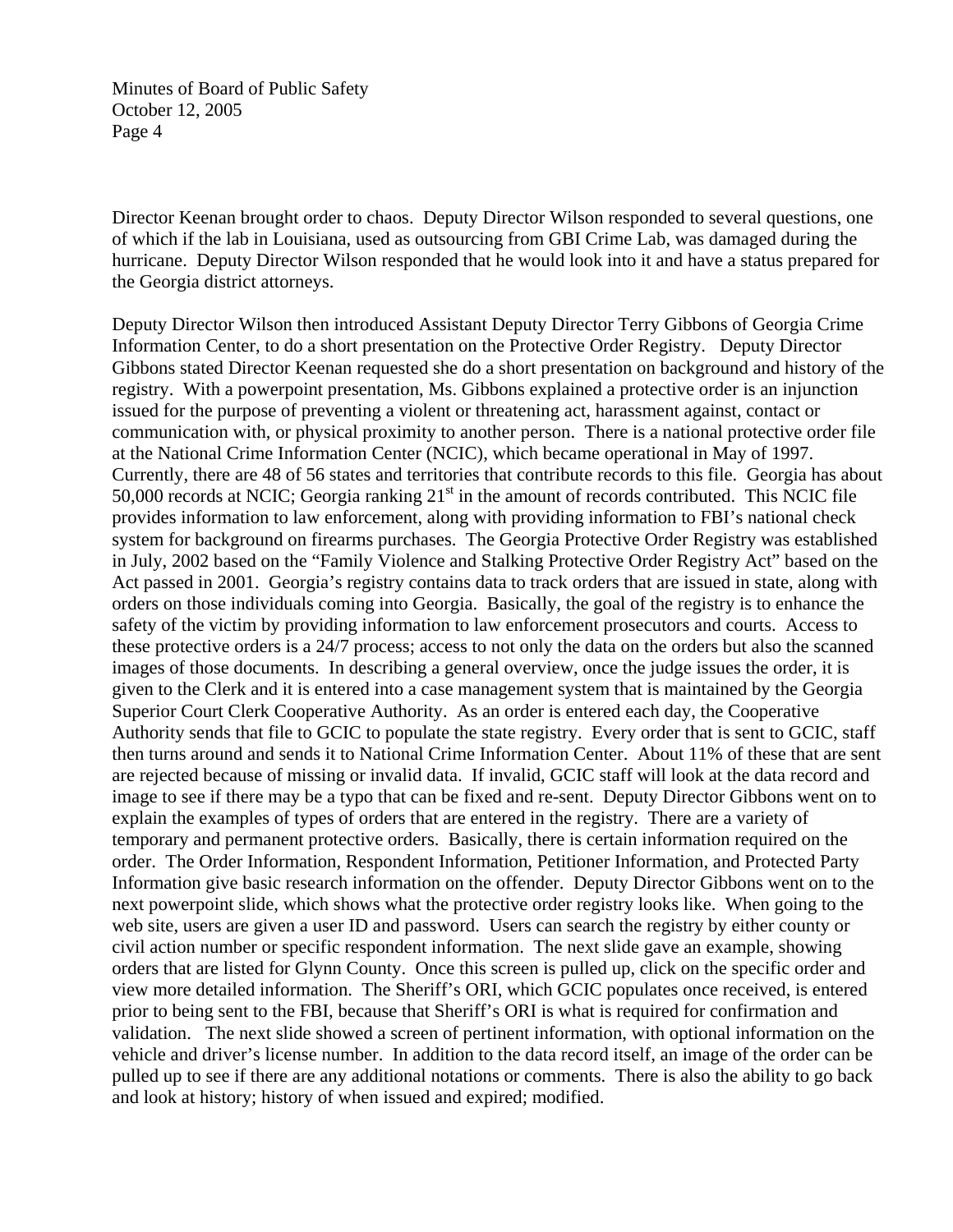Reports can be requested from the Registry, accessed through different categories, whether by Date of Order, Status of Order, or Order Type, or County. Law enforcement has access to Protective Orders by either to the NCIC file; access to Georgia Registry; access by query on an individual's name; also, access by vehicle search. The next slide shows an example of what would come back from NCIC, which gives information on the individual and conditions of order. The next slide reflected availability of the protective order records. Protective Orders remain on NCIC and state registry until they are cleared or canceled or expiration. There are quite a number of records, even though they are cleared, cancelled, or expired, that are still available for history purposes. Deputy Director Gibbons stated that currently, under Georgia Protective Order web site, there are over 73,000 orders, of which 7,000 are active. Before the Registry was implemented in 2002, agencies contributed protective orders directly to NCIC, and, Georgia only had less than a thousand records on file. In less than three years, Georgia has gone from less than a thousand to over 73,000 orders. Steps to the web site http://por.gbi.state.ga.us require an authorization form to be completed and returned to GCIC for an assigned USER ID/Password.

Deputy Director Wilson responded to a question if there are plans for an academy class, stating there is a small class scheduled for February, 2006. The GBI is down to under 240 agents, which is probably the lowest in almost thirty years.

Director Dale Mann, Georgia Public Safety Training Center, brought to the Board a powerpoint presentation. He began his report with stating the long range plan is to get serious about the regional training delivery system. The first step is to look at finding locations to support training for both police academy and fire academy. Under Step 1, Director Mann was able to obtain the Athens YDC Building, which is on almost ten acres. This building is being reconstructed for a regional training academy; reconstruction being done with existing funds. With approval from Office of Planning and Budget, Director Mann used some of the \$72,000 that would have been rent for the old building and redirecting it for plumbers, electricians, and for carpet. Step 2 is to secure funding to renovate or build facilities needed to do quality training. Director Mann reminded the Board members that GPSTC owns the training center and land in Forsyth; the facility and land in Athens; and the building in Augusta, but not the land. The property that is being leased includes space from ABAC in Tifton; space from AASU in Savannah; space with Coosa Valley Tech in Calhoun; renting space at CCSU in Columbus; and space from Department of Agriculture in Macon. Director Mann showed the next slide, that being the property in Savannah. There is an old state patrol post building located on Dean Forest Road. When State Patrol had this property, there were leaking underground gas tanks, causing the building to be closed in 1998. Since this has now been cleaned up by the environmental agency, Director Mann expressed interest in the property. Mr. Rod Bowlden, Deputy Executive Director of State Properties Commission, indicated that GPSTC could most likely get the site, which is on ten acres, along with a ten-acre tract next door. With slides showing the location, which is close to Garden City, Director Mann stated that the issue is the water; the well water is contaminated. There are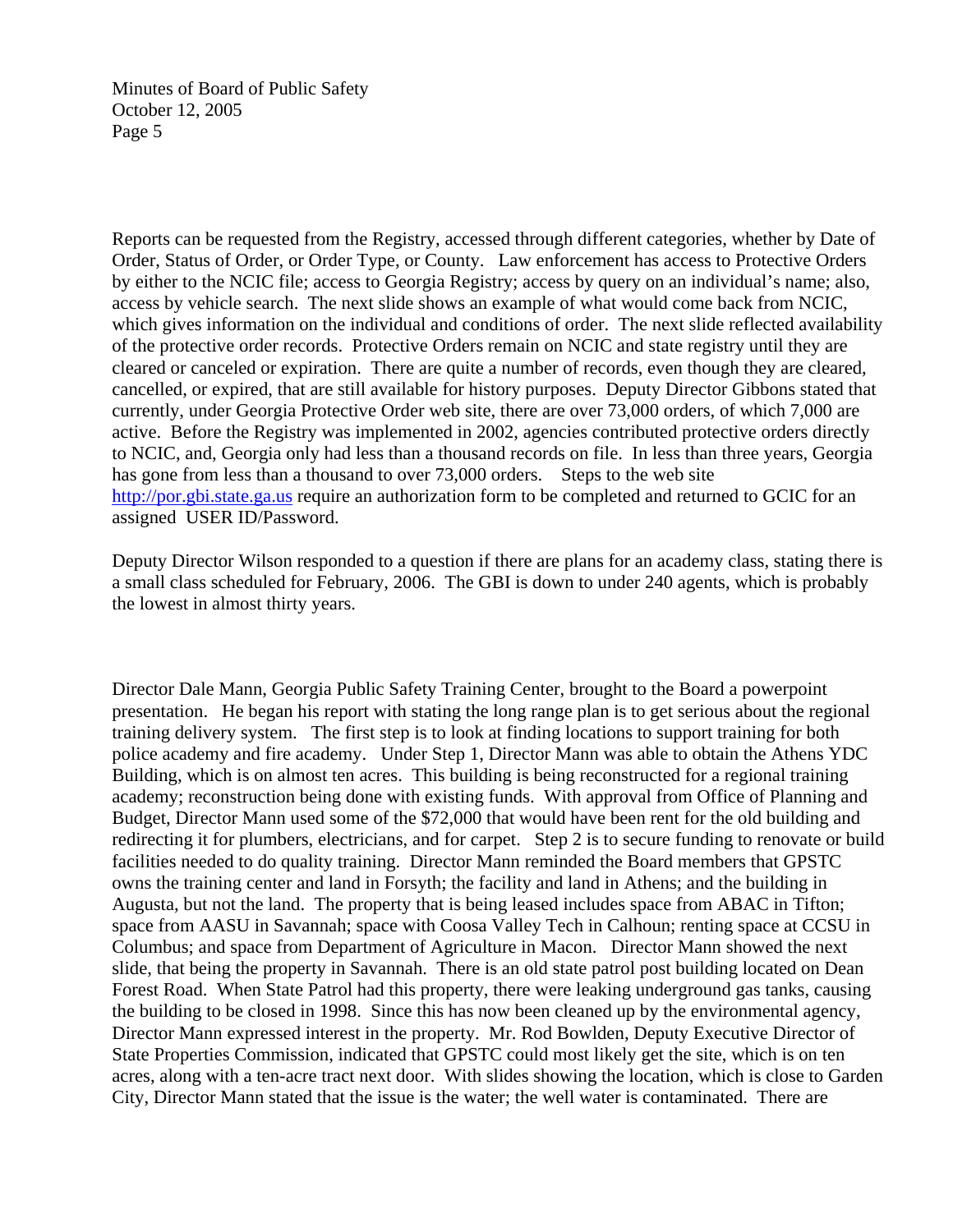current negotiations with the City of Savannah to run fresh water to that property. Director Mann has been assured that an EPD permit will be obtained to hook back up the sewage. In pointing out the building, it is not in good condition and will require gutting the inside. On the property, there is a paved area, which could be used for some low-speed driver training. Behind the patrol post is an old drivers license building that has termite damage. Director Mann requested approval to draw a Resolution requesting State Properties convey the property to GPSTC. Chief Lou Dekmar made a motion that the Board of Public Safety support Director Mann's efforts to pursue the area for a regional training academy; said motion seconded by Mr. Rooney L. Bowen, III and unanimously voted approval by the Board members.

Director Mann continued with describing there are three diversion centers owned by Department of Corrections, and, expressed interest in looking at the one located in Dalton. Vice-Chairman Donald responded he would have to research the option. Director Mann is looking for GPSTC to own its own property and to look at getting out of the business of contracting with regional police academies. Director Mann responded to a question of placing a training academy in the north metro area; that way law enforcement agencies in northern metro counties will have a convenient place to go. In response to a question of what other academies are out there, Director Mann responded there is one for the City of Atlanta, for County of DeKalb, one of Gwinnett County, and Cobb County has its own. Director Mann stated that with possibly acquiring the diversion centers would help with keeping a student overnight, rather than the drive of 100 miles each day, in that it could help build a group as a team during that week of training. In response to a question of basic training, Director Mann responded that Mr. Butch Beach is working with POST on a revision of basic training. He will bring a recommendation of the revision to the Board members at a later Board meeting. In response to a question of the status of Tift College, Vice-Chairman Donald responded that it is still on the table for the Department of Corrections.

Director Mann announced the Governor's Public Safety Awards on October 26<sup>th</sup>, and all the Board members will receive an invitation to the ceremony. There are twelve people who will receive award under the "Hero" category; those who have put themselves in peril of saving others.

# **DONATIONS/RESOLUTIONS**

Mr. Terry Landers, Department of Public Safety, requested approval of the following donations:

Belgian Malinois Drug \$ 7300.00 Sheriff Donny Turner Detector Canine Troup County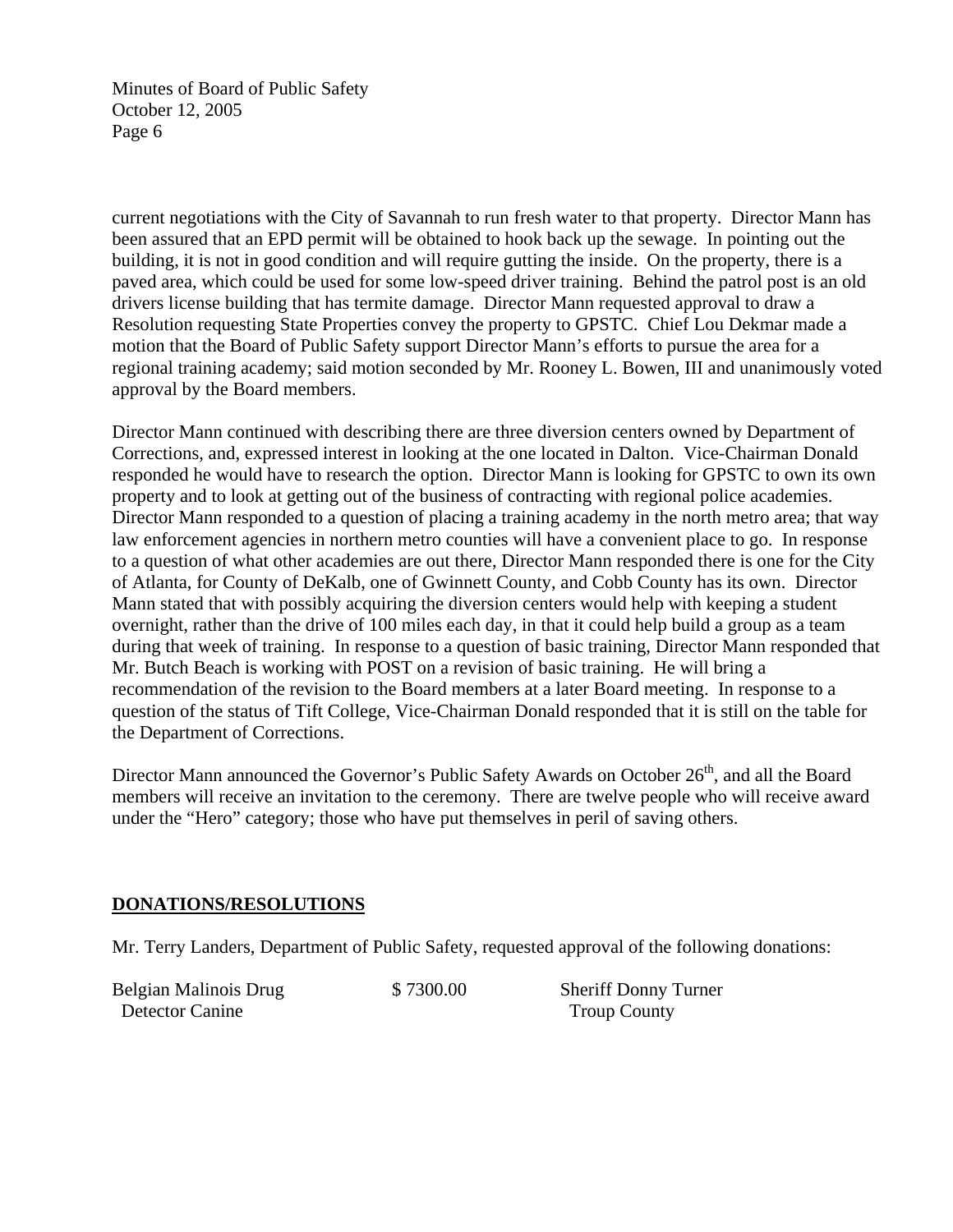Four Genesis II Ka-Band Radars  $$8459.00$  ASAC Todd Lowery Battery Boost **Oconee Drug Task Force** General Maintenance Tool Kit Criminal Interdiction Tool Kit Criminal Apprehension Locator Kit Center Console Light Stove Cooktop Stove Hood Seven Stalker DSR 2x Radars \$18,865.00 Gordon County Board of Commissioners Sheriff Cullen Talton made the motion to approve the donations, seconded by Mr. Wayne Abernathy, and unanimously voted approval by the Board members. Mr. Ray Higgins, Georgia Bureau of Investigation, requested approval of the following donation:

30 Foot Flag Pole \$ 565.00 Woodmen Of the World Life Insurance

Mr. Rooney L. Bowen, III made the motion to approve said donation, which was seconded by Chief Lou Dekmar, and unanimously voted approval by the Board.

Mr. Richard Guerreiro, Georgia Public Safety Training Center, requested approval of the following donation:

35 ISI Viking Self-Contained \$17,500.00 Dawson Associates, Inc. Breathing Apparatus (SCBA)

Chief Lou Dekmar made the motion to approve this donation, which was seconded by Mr. Rooney L. Bowen, III, and unanimously voted approval by the Board.

## **NEW/OLD BUSINESS**

Mr. Rooney L. Bowen, III reported that during the previous State Patrol Committee meeting, which held discussions of the P.I.T. maneuver, one of the concerns he had was the proper working of the video and audio camera equipment; that the camera equipment is sporadic in working. Numerous trips would be made by troopers to Stat Patrol headquarters to get the camera equipment repaired. When Mr. Bowen attended the P.I.T. training class, he brought this concern to the class. Following the training class, all patrol posts were instructed to have that equipment repaired in its local area, rather